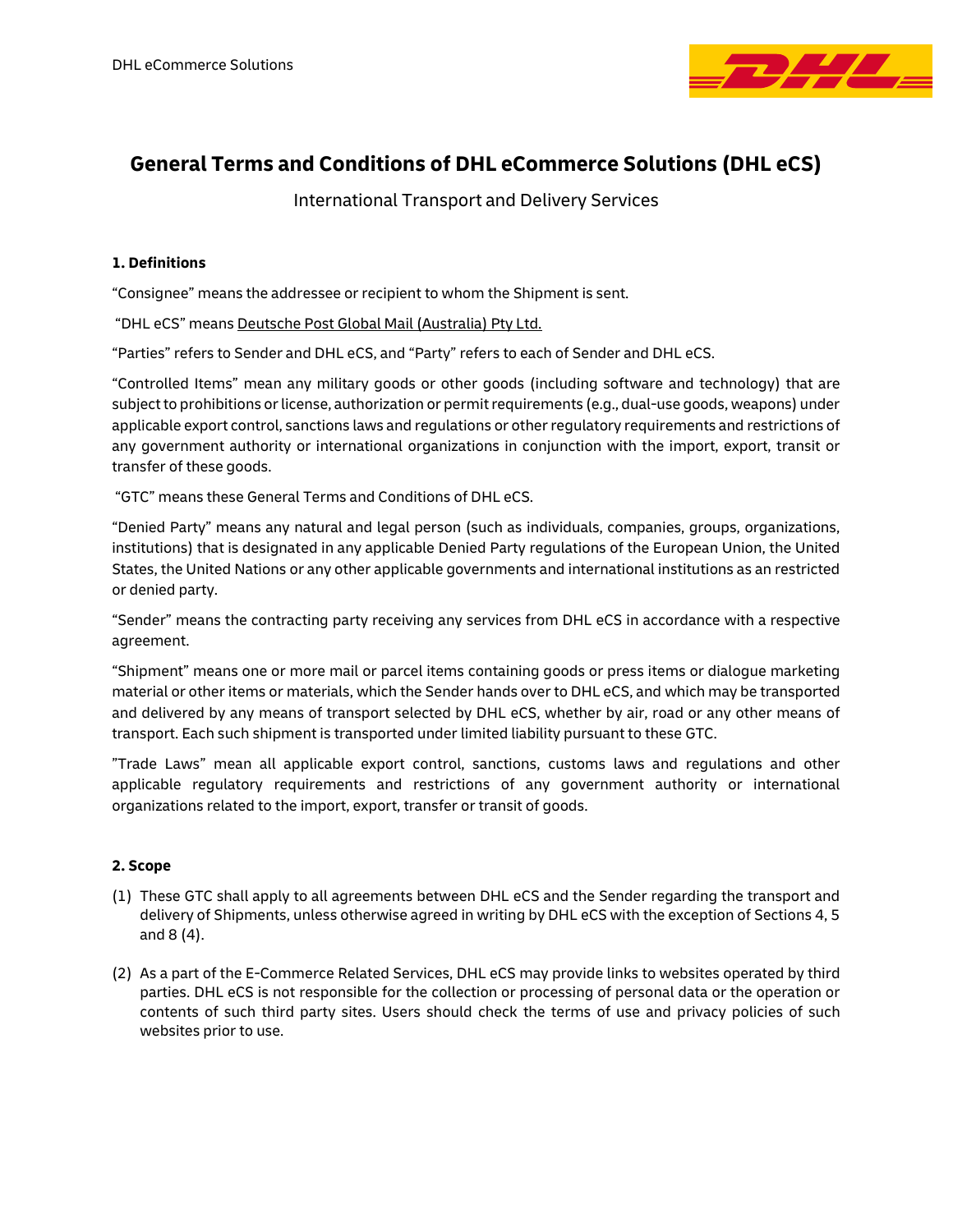

- (3) The Sender agrees to be bound by the GTC at the time of account opening. Any revisions to the GTC will be posted at www.logistics.DHL or may be obtained from DHL eCS directly upon request. The Sender's continued use of DHL e-Commerce's services including but not limited to transport and delivery of Shipments shall constitute the Sender's agreement to the revised version of the GTC, and the Sender also agrees to abide by the terms of use and privacy policy posted a[t www.logistics.DHL.](http://www.logistics.dhl/)
- (4) The Sender's general terms and conditions shall not apply and are herewith explicitly excluded, even if DHL eCS has accepted the Shipment without any express objection. Any terms and conditions which amend or modify these GTC shall be agreed in writing between the Parties.
- (5) Nothing in this Agreement excludes, restricts or modifies any right or remedy, or any guarantee, warranty or other term or condition, implied or imposed by any legislation which cannot lawfully be excluded or limited. This may include the Australian Consumer Law which contains guarantees that protect the purchasers of goods and services in certain circumstances.

If any guarantee, warranty, term or condition is implied or imposed in relation to this Agreement under the Australian Consumer Law or any other applicable legislation and cannot be excluded (a "Non-Excludable Provision"), and DHL eCS is able to limit the Sender's remedy for a breach of the Non-Excludable Provision, then the liability of DHL eCS for breach of the Non-Excludable Provision is limited to, at DHL eCS's option, the supplying of the services again or the payment of the cost of having the services supplied again.

- (6) "If a term used in this clause has a particular meaning in the Personal Property Securities Act 2009 (Cth), it has the same meaning in this clause. The Sender:
	- (a) acknowledges and agrees that this Agreement and the provision of the Services do not create or provide for any security interest in favour of the Sender;
	- (b) must not register any financing statement against DHL eCS in relation to this Agreement or the provision of the Services; and
	- (c) must immediately upon DHL eCS's request register a financing change statement to remove any registration against DHL eCS made by or on behalf of the Sender in relation to this Agreement or the provision of the Services."

## **3. Agreement and Services**

- (1) Contracts regarding transport and delivery of Shipments are concluded between the Sender and DHL eCS, either in written form or by way of hand-over of the Shipment and acceptance of the same for transport and delivery in accordance with these GTC.
- (2) The Sender shall prepare the Shipments correctly and provide all necessary details to enable DHL eCS to perform the services including transport and delivery, settling of damages claims and/or return of the Shipments, as the case may be.
- (3) DHL eCS accepts Shipments that comply with the GTC for transport and delivery from the Sender at the sites of DHL eCS, or picks up such Shipments at agreed sites of Sender, in order to deliver such Shipments to the Consignee directly or have them delivered by another service provider.
- (4) The Sender agrees to all routing and diversion, including the possibility that the Shipment will be transported via intermediate stops, at the sole and absolute discretion of DHL eCS.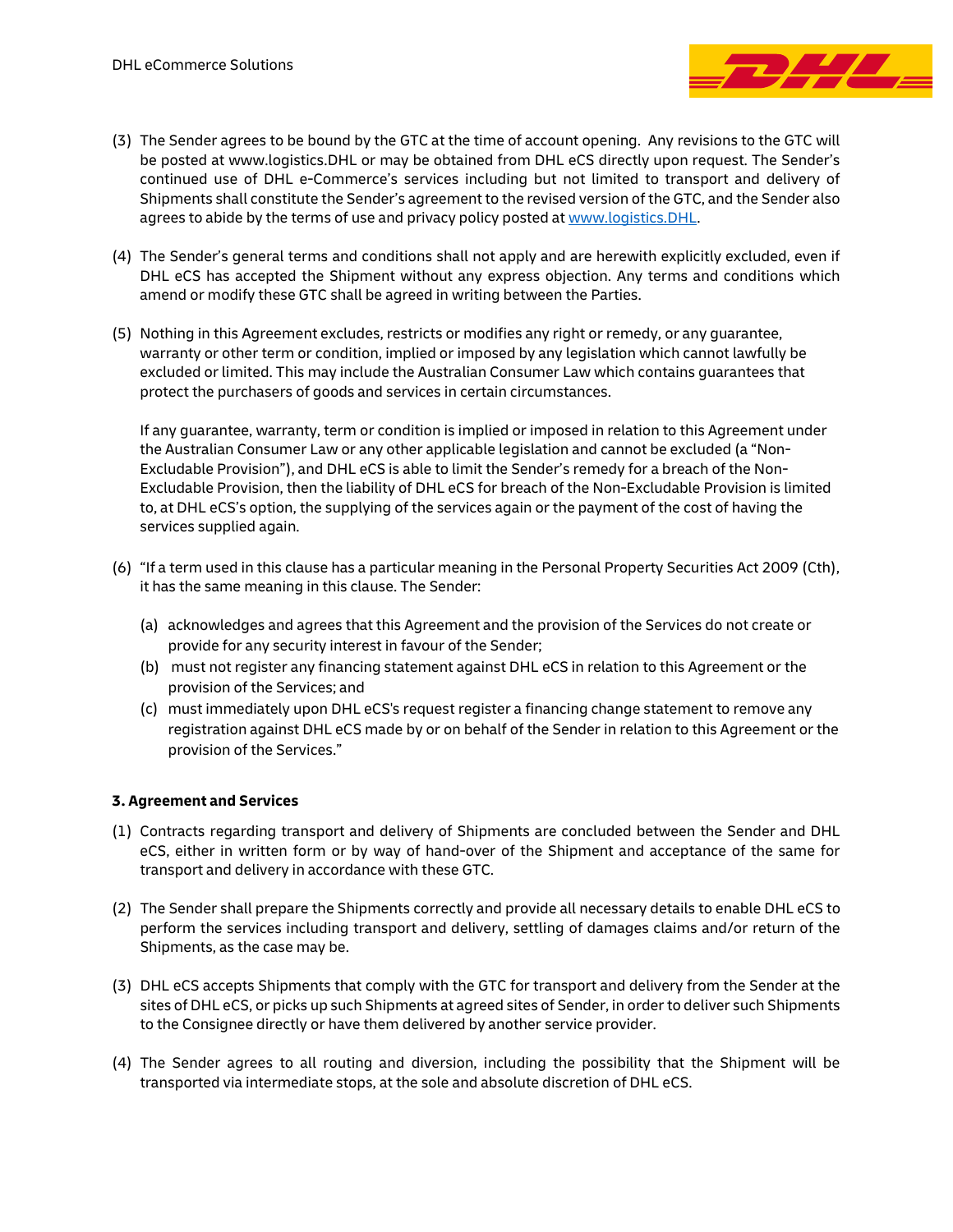

(5) DHL eCS reserves the right to modify its services, including pricing, fees, surcharges and liability without notice to the prevailing circumstances during a Force majeure event.

## **4. Unacceptable Shipments**

- 1) The Sender agrees that a Shipment is deemed unacceptable and therefore excluded from transport and any related services by DHL eCS if:
	- (a) It contains forgeries, unlicensed copies of products, counterfeits, live animals or plants, human or animal remains, narcotics or intoxicants, perishable goods, or goods requiring special handling (e.g., temperature or humidity control);
	- (b) It contains Controlled Items and/or does not comply with applicable Trade Laws;
	- (c) It contains goods subject to excise duties or special regulatory procedures or authorization for transport;
	- (d) Sender, any holding company, Consignee or any third party, directly or indirectly involved in the shipment or transaction or contracted by Senderis listed on any applicable sanctions lists as a Denied Party;
	- (e) Shipments or items the transportation of which is prohibited or is subject to special restrictions under the Universal Postal Convention and the supplementary documents, International Air Transport Association (IATA) or International Civil Aviation Organization (ICAO) rules;
	- (f) it contains goods classified as hazardous material, dangerous goods, prohibited or restricted articles by the ADR (European Agreement concerning the International Carriage of Dangerous Goods by Road) for Shipments carried by road, IATA (International Air Transport Association) and ICAO (International Civil Aviation Organization) for Shipments carried by air, or other relevant organization;
	- (g) it has inadequate or defective packaging;
	- (h) Shipments the content of which violates intellectual property rights, including forged, counterfeit or unlicensed copies of products (brand and trademark piracy);
	- (i) Shipments the content or external characteristics of which may cause death or injury to or infection of persons or damage to property;
	- (j) Shipments containing cash or other methods of payment, precious metals, works of art, jewelry, precious stones or other valuables or securities (unless otherwise agreed by DHL eCS in its sole and absolute discretion);
	- (k) Shipments which contain obscene or pornographic articles.
- 2) DHL eCS has the right and shall be entitled to:
	- (a) refuse acceptance of Unacceptable Shipments or;
	- (b) if it has already been handed over, abandon it, dispose of it, hand it over to the relevant authorities, return it or store it until its collection and to invoice the Sender for any additional costs incurred as a result of taking any of the aforementioned measures without incurring any liability to the Sender, Consignee or any other third party.

# **5. Sender's Obligations**

The Sender has full responsibility and following obligations:

- (1) to not request DHL eCS to provide services that would cause, directly or indirectly, a violation of any applicable Trade Laws.
- (2) to prepare and adequately pack the Shipment to ensure safe transportation with ordinary care in handling through an automated system;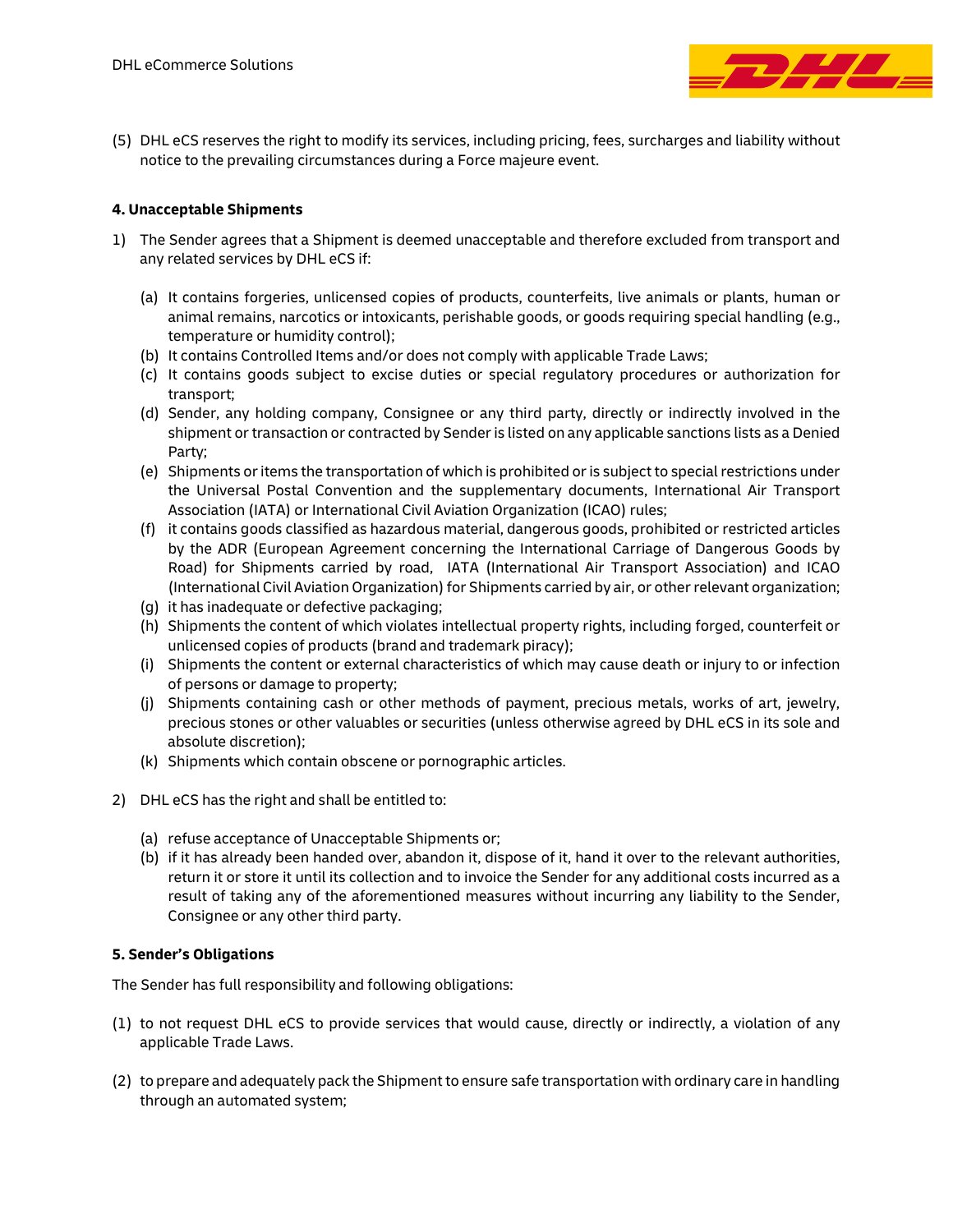

- (3) to (i) label the Shipment adequately, (ii) provide accurate and complete information for customs purposes (such as goods description, tariff classification, value), and (iii) mark the Shipment with a complete name, and true address of the actual Consignee and the Sender.
- (4) Sender retains the obligation for recordkeeping and submission of information and documents relating to Sender's Shipments, as required by relevant government authorities;
- (5) to obtain all necessary consents in relation to personal data provided to DHL eCS including Consignee's data as may be required for transport, customs clearance and delivery, such as email address and phone numbers;
- (6) to provide any information, and attach to the Shipment any document, as may be required to handle Sender's Shipments in compliance with applicable Trade Laws. All information provided by Sender shall be true, complete and accurate. DHL eCS shall have no obligation to check the accuracy and completeness of the documents. If any document is missing, the Sender shall submit it forthwith upon request and at the latest within five working days. Failing timely receipt, DHL eCS may treat the Shipment as an Unacceptable Shipment pursuant to Section 4. If Sender identifies errors or inaccuracies, Sender shall promptly notify DHL eCS of the error/ inaccuracy;
- (7) to (i) export classify the goods in the Shipment,(ii) ensure and warrant that the Shipment does not contain Controlled Items and (iii) notify DHL eCS immediately in writing, when Sender has knowledge or reasons to believe that the Shipment contains Controlled Items or does not comply with applicable Trade Laws;
- (8) to ensure and warrant that the final destination, any known end-user and end-use comply with applicable Trade Laws and that no Shipment will be sent to embargoed destinations or Denied Parties;
- (9) to ensure and warrant, that (i) Sender, (ii) if applicable, Sender's beneficial owner or any holding company, (iii) Consignee, (iv) the Sender's affiliates or any third party contracted by Sender (e.g, subcontractors), directly or indirectly in conjunction with the Shipment or transaction, is not a Denied Party.
- (10) Sender agrees to provide DHL eCS immediately upon request by DHL eCS with full information about the nature of its Shipment and their intended use, as well as the identities of all parties which have any legal, financial or commercial interest in the Shipment.
- (11) to sign a letter of indemnity or similar document upon request of and if deemed necessary by DHL eCS for any Shipment. For any such Shipments, the terms of such letter of indemnity will apply and will govern in the case of conflict with these GTC.

## **6. Indemnification**

- (1) Notwithstanding any other rights of DHL eCS, the Sender shall indemnify DHL eCS from any liability for third-party claims resulting from the unintended transportation or delivery of Unacceptable Shipments. The contractual liability of DHL eCS for its own conduct and that of its agents or subcontractors remains unaffected.
- (2) The Sender undertakes to indemnify DHL eCS promptly upon first demand against any loss or damages arising out of any alleged third-party claims and any other loss or damage that DHL eCS incurs as a result of an unintended transportation or delivery of Unacceptable Shipments due to misconduct by the Sender. The indemnity by the Sender shall also cover the expenses incurred by DHL eCS in connection with the provision of information, confiscation by the customs authorities or border seizure which are required by law or have been ordered by a court or a government authority.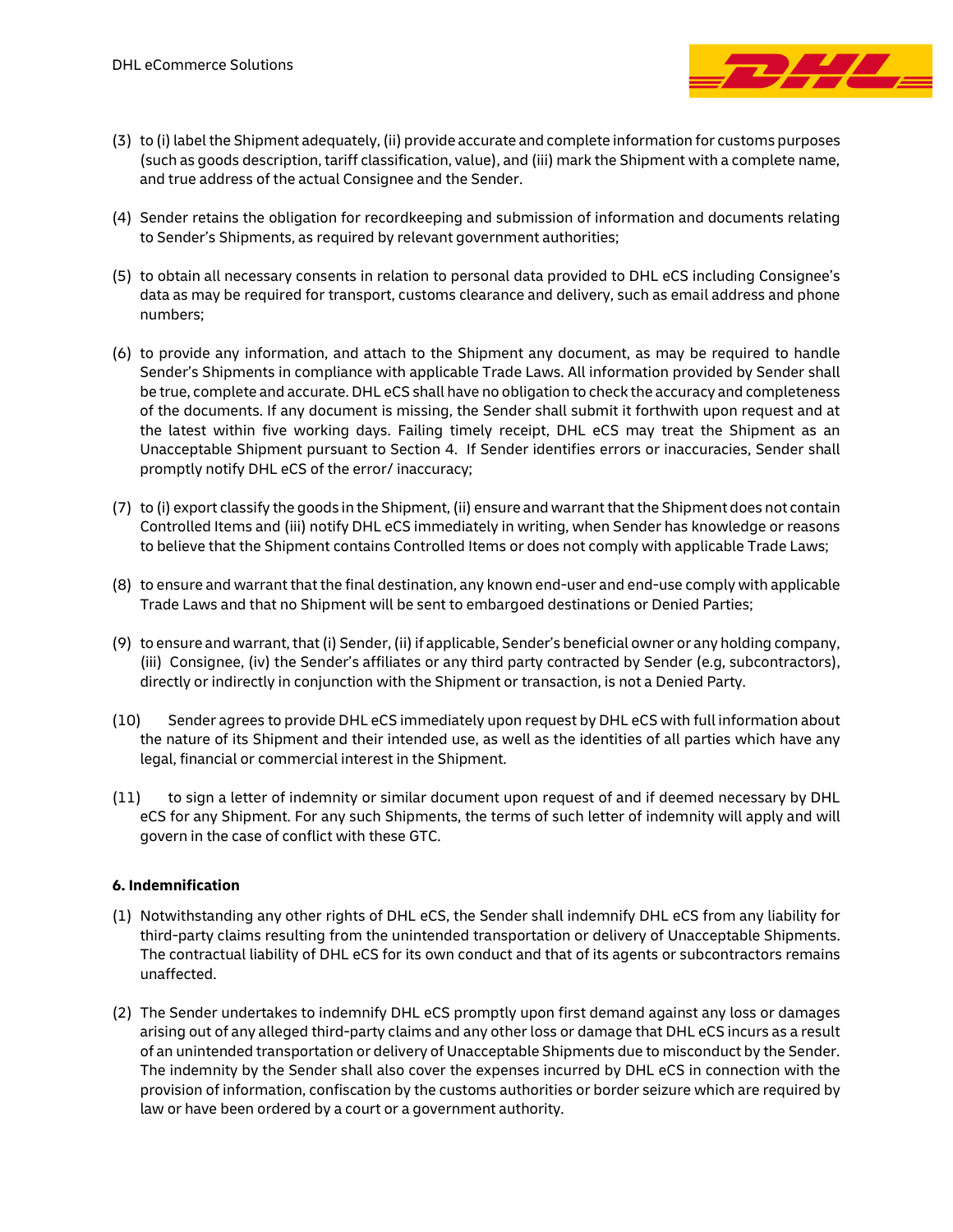

- (3) DHL eCS shall also be entitled to exercise the rights referred to in the paragraph above if it suspects the Shipment to be an Unacceptable Shipment and the Sender fails to comply with DHL eCS's request to supply information.
- (4) DHL eCS is not obliged to run checks for Unacceptable Shipments. However, DHL eCS shall be entitled to open a Shipment and to inspect the contents if it suspects that the Shipment to be an Unacceptable Shipment. In addition to the foregoing, DHL eCS has the right to open and inspect a Shipment without notice for security or customs or other valid reasons. Further, DHL eCS carries out regular checks in accordance with the applicable statutory aviation security regulations and if goods which may not be transported by air are found, or if there is reason to suspect that these goods ought not to be transported by air, DHL eCS shall be entitled to either transport the goods by land or sea, notwithstanding its other rights under Section 3(4), or return such goods to the Sender at the latter's expense.

## **7. DHL's Obligations and Rights**

- (1) DHL eCS shall transport the Shipments and hand them over to the participating foreign companies for further transportation and delivery to the Consignees in accordance with the usual procedures for parcels in the specific country of destination. It shall be at the discretion of DHL eCS to select the type, route, and means of transport or to provide all services by third party transport companies taking into consideration the Sender's interests.
- (2) The Shipments shall be delivered to the Consignee's address specified by the Sender, though not necessarily personally to a Consignee named in person. Shipments to addresses with central mail departments shall be delivered to these departments.
- (3) Upon application by the Sender or the Consignee, DHL eCS shall carry out an inquiry as to the whereabouts of parcels. Requests for inquiries can only be lodged within the time set out in Section  $11(6)$ .
- (4) DHL eCS shall prepare the relevant import/export documents on the basis of the information and documentation provided by the Sender and follow any lawful instruction issued by any government authority with respect to the Shipment, including but not limited to detention, inspections or forfeiture.
- (5) DHL eCS does not assume any liability for the content of the Shipment and the accompanying documents, even if these are prepared by or on behalf of DHL eCS upon the Senders request. The Sender remains solely responsible for all risks and consequences of importing and exporting goods. This shall apply independently of the grounds on which the dispatch is restricted or prohibited, either by applicable statutory provisions or is restricted or excluded under these GTC or other contractual provisions. Sections 2(3) and 6(2) remain unaffected.
- (6) DHL eCS does not provide any legal advice or Denied Party screening on behalf of the Sender

# **8. Customs Clearance**

- (1) DHL eCS may perform any of the following activities on Sender's behalf in order to provide its Services:
	- (a) complete any documents, amend product or service codes, and pay any duties or taxes required under applicable laws and regulations,
	- (b) act as Sender's forwarding agent for customs purposes and
	- (c) redirect the Shipment to Consignee's import broker or other address upon request by any person who DHL eCS believes in its reasonable opinion to be authorised.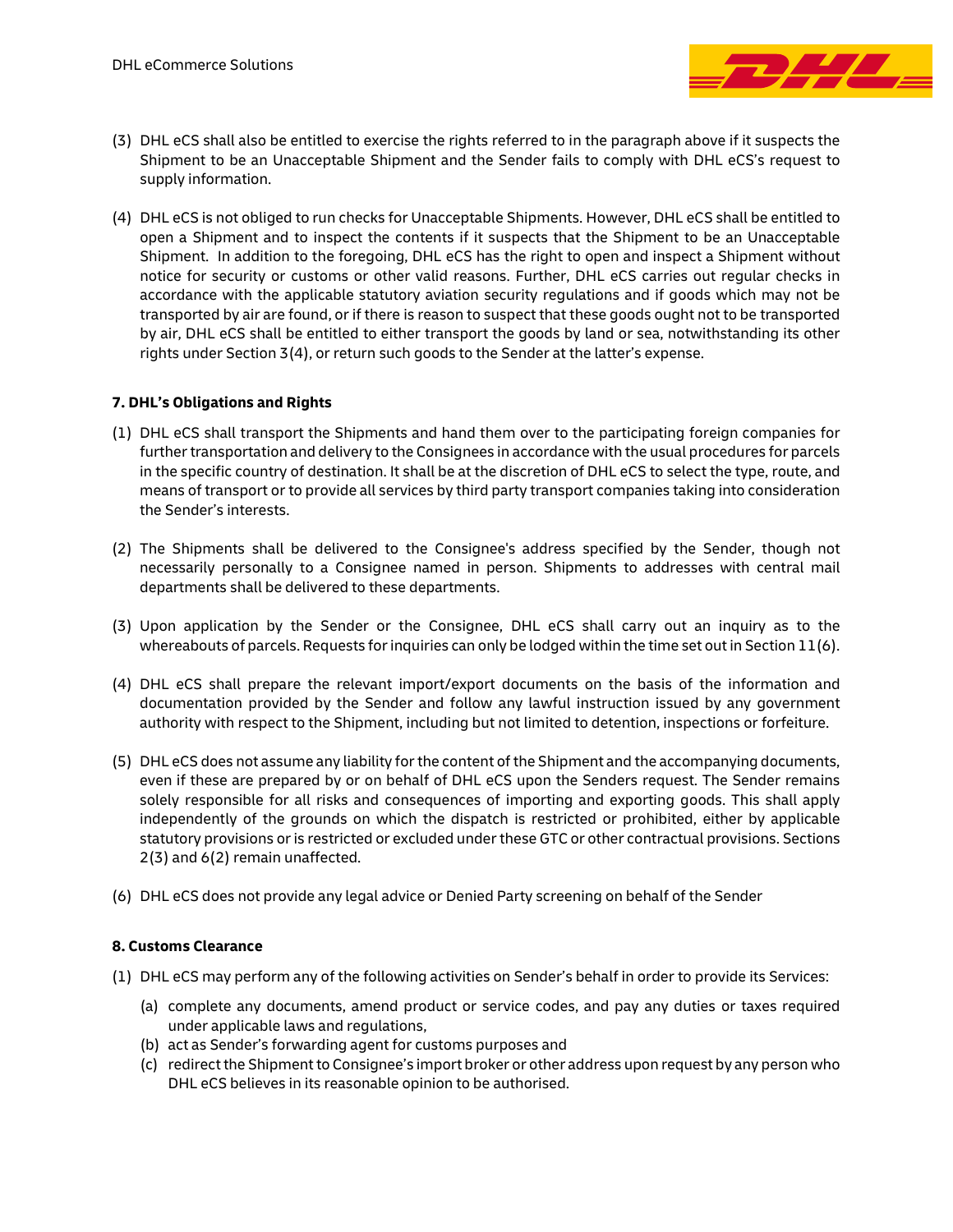

- (2) Sender agrees to appoint DHL eCS (and its affiliates) to act as its customs representative and true and lawful agent for and on behalf of Sender for purposes of making customs entry and/or to other effect lawful importation and exportation of the Shipments, including returns.
- (3) Where required and legally applicable, Sender shall secure the necessary legal empowerments/ authorizations to ensure that DHL eCS (and its Affiliates) can lawfully conduct its services.
- (4) DHL eCS does not provide the following services:
	- (a) Act for or on behalf of Sender, Consignee or other parties as (i) exporter for export control purposes, (ii) exporter of record for customs compliance purposes (EOR) or (iii) applicant or holder of authorizations, licenses or permits related to regulatory restrictions or requirements on the import, export, transit or transfer of the goods and (iv) where legally applicable, as indirect customs representative (Importer of Record).
	- (b) Application for any kind of licenses or authorizations for or on behalf of Sender, Consignee/Recipient or other third parties
	- (c) Export control classifications
	- (d) Customs valuation or other tax or duty related valuations although DHL eCS may have to calculate customs duties and taxes in Delivery Duty Paid (DDP) shipments to destinations where transportation and insurance costs should be included as part of the dutiable value.
	- (e) Any country of origin analysis
	- (f) Free trade agreement or other trade preference programs eligibility analysis
	- (g) Requests to government authorities for formal decisions, rulings or the like relating to a customer's shipment, products or services
	- (h) Making representations before, and/or submissions to, government authorities on a customer's behalf in response to, and/or as a request for, formal decisions, rulings, protests, audits or the like relating to said customer's shipments, products or services

## **9. Non-Deliverable Shipments and Returns**

- (1) If necessary for the return of undeliverable Shipments, the Sender agrees that a corresponding return label as per DHL eCS's requirements shall be attached to such Shipment. The Sender shall use best efforts to assist DHL eCS in returning such Shipment, and particularly to furnish all necessary customs documents and all other documents and information which may be required for the return.
- (2) If the Consignee refuses to accept a Shipment or refuses to make payment, DHL eCS shall be entitled to release, sell, destroy or otherwise dispose of such Shipment without incurring any liability to the Sender, Consignee or any other third party, provided that DHL eCS has made reasonable efforts to return such Shipment at the expense of the Sender or if applicable law prohibits or prevents the return of such Shipment to the Sender.
- (3) Unless special instructions are agreed in writing between the Parties, if an undeliverable Shipment is returned in accordance with Sections 9(1) and 9(2), DHL eCS reserves the right to determine the timeframe for, the manner (i.e. whether individually or on a consolidated basis) and the mode of transport for such returned Shipment.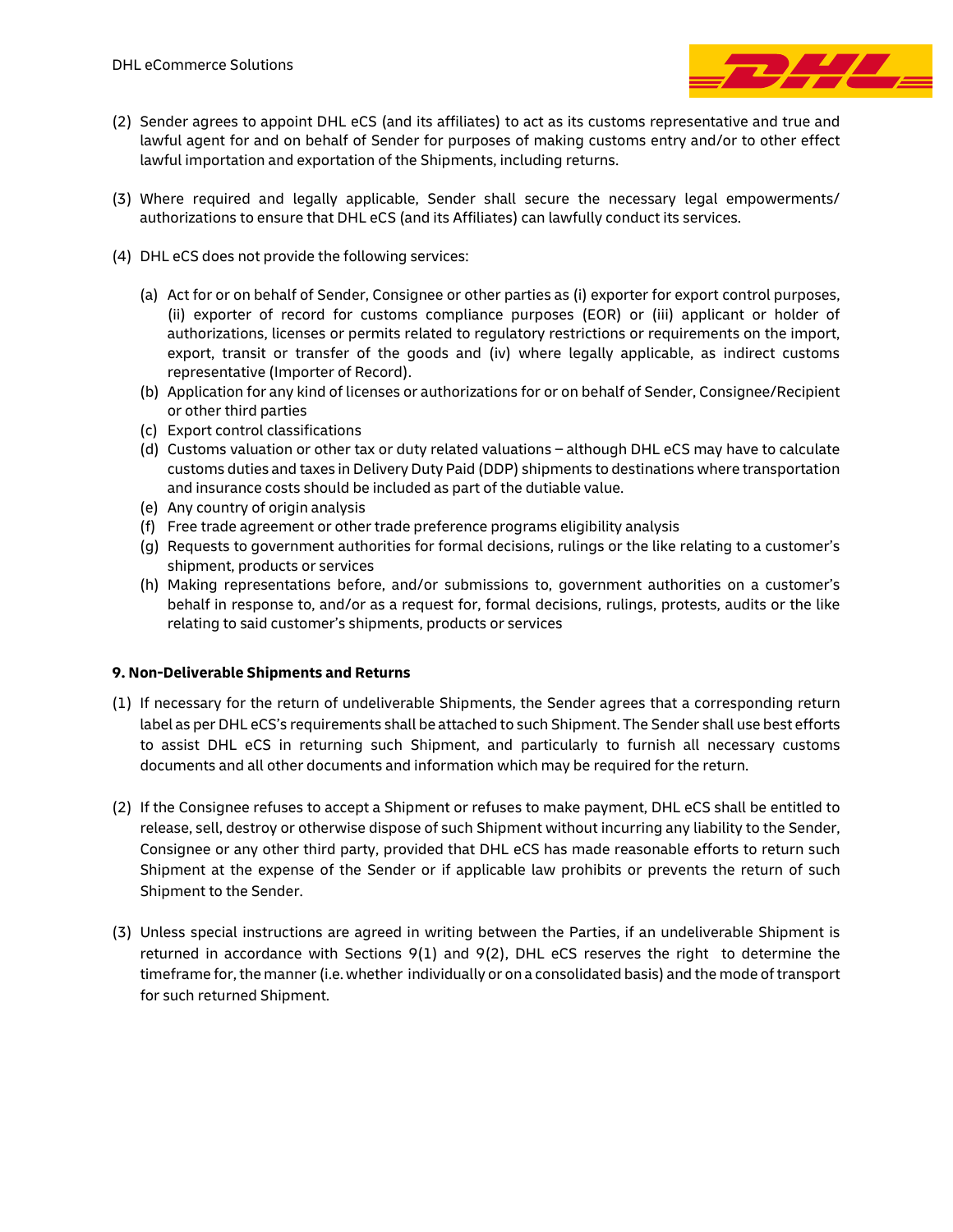

## **10. Charges**

- (1) The Sender shall pay to DHL eCS the agreed charges for the agreed services.
- (2) All prices indicated are exclusive of any taxes, customs duties, fees, penalties and charges. Such taxes, customs duties, fees, penalties and charges shall be invoiced to and payable or reimbursable by Sender.
- (3) All invoices shall be due and payable by the Sender, without deduction or set-off, within the credit period granted by DHL eCS.
- (4) In case of non-payment by the Sender of any outstanding amount, DHL eCS shall be entitled to suspend any or all of the services, charge interest on all overdue amounts from the due date until payment and/or exercise such other right or remedy in respect of such outstanding amount. If payment is not made within the timeframe set out by DHL eCS, DHL eCS reserves the right to engage a debt collection agency and/or initiate legal proceedings for which the Sender will be liable to pay any associated debt recovery fees.
- (5) DHL eCS reserves the right in its sole discretion to request advance payment of shipping charges for any DHL eCS service.
- (6) In the event that the Sender's original choice of service and/or product is no longer applicable or available for any reason, DHL eCS reserves the right to select the next best available or appropriate service and/or product in respect of the Sender's Shipment and the charges for the service and/or product actually performed shall constitute the charges for the said Shipment.
- (7) DHL eCS reserves the right to charge based on the higher of actual or volumetric weight per piece and any Shipment may be re-weighed and re-measured by DHL eCS to confirm this calculation. This is referred to as "chargeable weight" and may be billed on a separate invoice.

# **11. Liability**

- (1). To the maximum extent permitted by law and despite any other clause (other than clause 2(5)):
	- (a) DHL eCS AU Parcel Direct Inbound services are provided at the risk of the sender; and
	- (b) DHL eCS is not responsible in tort, contract, bailment or otherwise for any, or the consequences of any, loss or damage arising from the provision of DHL eCS AU Parcel Direct Inbound services or any delay in providing or failure to provide DHL eCS AU Parcel Direct Inbound services (including but not limited to deterioration to, delay in delivery of, failure to deliver or misdelivery of the shipment) for any reason whatsoever including, without limiting the foregoing, the negligence or breach of contract or wilful act or default of DHL eCS or others; and
	- (c) This clause  $11(1)$  shall apply to all and the consequences of all loss, damage, deterioration, misdelivery, failure to deliver or delay in delivery of a relevant shipment, whether or not it occurs in the course of the performance of these GTC's or in events which are in the contemplation of DHL eCS or the sender or in events which are foreseeable by them or either of them. In this clause  $11(1)$ , "relevant shipment" means a shipment which DHL eCS, acting reasonably, understood to have been intended to be the subject of DHL eCS AU Parcel Direct Inbound services at the time of the relevant loss or incident.
- (2) DHL eCS AU Parcel Direct Inbound service is exempt from the below liability clause, no compensation is available for loss or damage.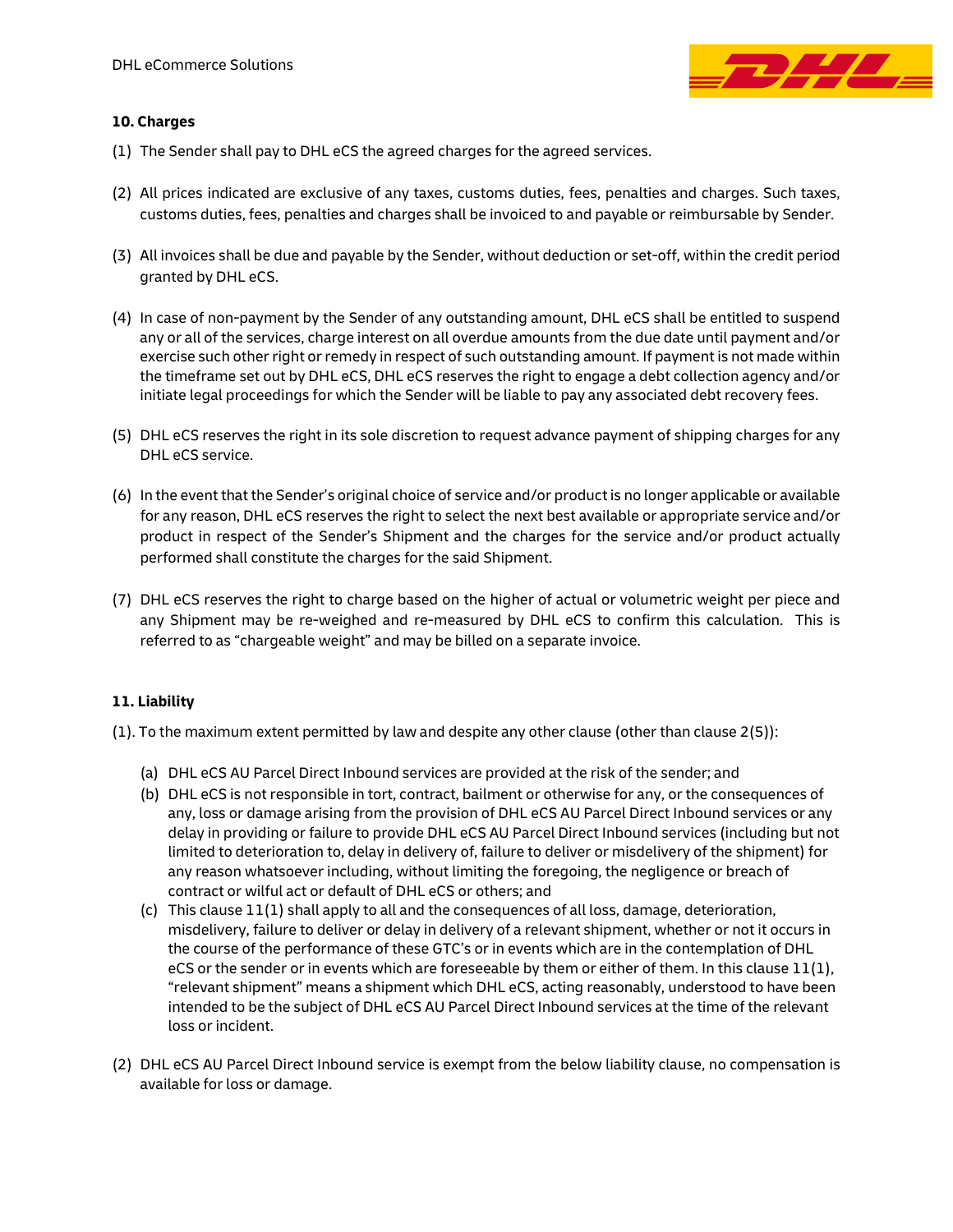

- (3) DHL eCS's liability for any and all services is strictly limited to direct loss and damage to a Shipment only and to the limits of liability set out in this Section 11. All other types of loss or damage are excluded (including but not limited to lost profits, income, interest, future business), whether such loss or damage is special or indirect, and even if the risk of such loss or damage was brought to DHL eCS's attention before or after acceptance of the Shipment.
- (4) DHL eCS's liability in respect of any one international Shipment is limited as follows:
	- (a) For DHL Packet Plus International and DHL Parcel International Standard Shipments, DHL eCS's liability shall be limited to the Shipment's declared value or AUD50, whichever is lower. If any of the aforesaid limitation amounts are in a currency other than the currency in which the invoices are normally presented, such amounts shall be converted at DHL eCS's then-prevailing Network Exchange Rate (NER) to the currency in which the invoices are normally presented.
	- (b) For DHL Parcel International Direct Australia Export Shipments, DHL eCS's liability shall be limited to (i) the Shipment's declared value or (ii) AUD 100, whichever is the lowest. If any of the aforesaid limitation amounts are in a currency other than the currency in which the invoices are normally presented, such amounts shall be converted at DHL eCS's then-prevailing Network Exchange Rate (NER) to the currency in which the invoices are normally presented.
- (5) If Sender regards the limits set out in Section 11(4) as insufficient it must either request for Shipment Value Protection as described in Section 11(8) below (which will entail the payment of a supplementary charge) or make its own insurance arrangements.
- (6) All claims must be submitted in writing to DHL eCS within the timeframes set out below, failing which DHL eCS shall have no liability whatsoever:
	- (a) For DHL Packet Plus International and DHL Parcel International Standard Shipments, all claims must be submitted in writing to DHL eCS within sixty (60) days from the date that DHL eCS accepted the Shipment.
	- (b) For DHL Parcel International Direct Shipments, all claims must be submitted in writing to DHL eCS within thirty (30) days from the date that DHL eCS accepted the Shipment.
	- (c) For Shipments covered by Shipment Value Protection, all claims must be submitted in writing to DHL eCS within thirty (30) days from the date that DHL eCS accepted the Shipment.
- (7) Claims are limited to one claim per Shipment, settlement of which will be full and final settlement for all loss or damage in connection therewith. All of the original shipping cartons, packing and contents must be made available for DHL eCS's inspection and retained until the claim is concluded. DHL eCS is not obliged to act on any claim until all service charges have been paid.
- (8) DHL eCS can arrange Shipment Value Protection ("SVP") (to the extent that SVP is available) for Sender covering higher liability limit bands in respect of loss of or physical damage to the Shipments referred to in Section 11(4) above, provided the Sender requests and signs up for SVP before the Shipment is consigned to DHL eCS and pays the applicable supplementary charge for the relevant liability limit band. Additional terms and conditions relating to SVP shall apply and these shall be communicated to the Sender at the time the Sender signs up for SVP. For the avoidance of doubt, Section 11(6) shall apply to a claim relating to a SVP Shipment.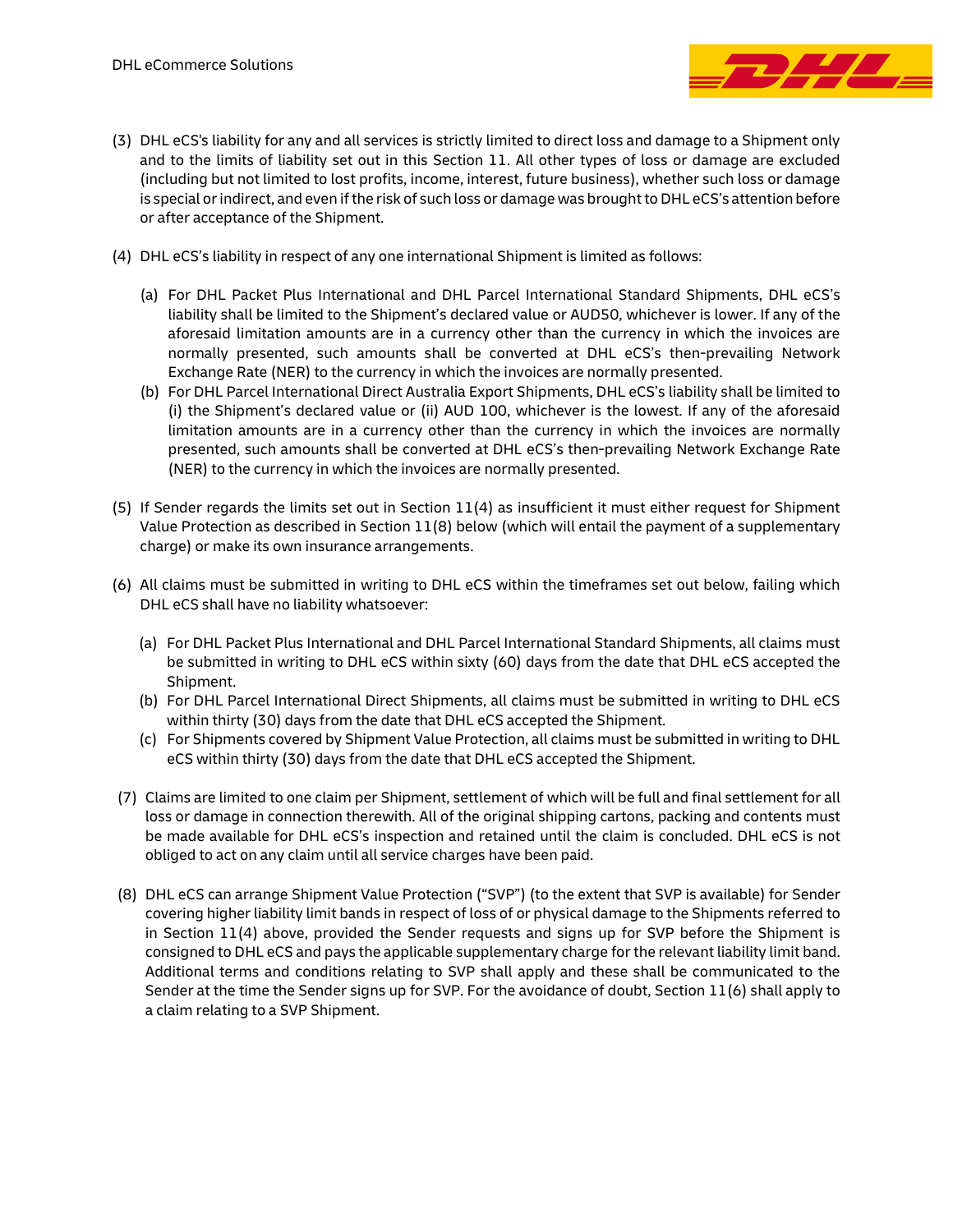

## **12. Limitation of Liability regarding Delay of Delivery, Force Majeure**

- (1) DHL eCS will make every reasonable effort to deliver the Shipment according to DHL eCS's regular delivery schedules, but these schedules are not binding and do not form part of the contract. DHL eCS is not liable for any damages or loss caused by delay.
- (2) Except to the extent of negligent acts or omissions by DHL, Sender agrees to indemnify and hold harmless DHL eCS and its subsidiaries, and their respective directors, officers, employees, and agents from and against all actions, causes of action, liabilities, claims, suits, judgments, liens, awards, losses, and damages, suffered by reason of Sender's failure to comply with the GTC.
- (3) DHL eCS is not liable for any loss, damage or service delay arising out of circumstances beyond DHL eCS's control. These include but are not limited to
	- (a) electrical or magnetic damage to, or erasure of, electronic or photographic images, data or recordings; any defect or characteristic related to the nature of the Shipment, even if known to DHL eCS; any act or omission by a person not employed or contracted by DHL eCS, e.g. Sender, Consignee, third party, customs or other government official;
	- (b) "Force Majeure" e.g. earthquake, cyclone, hurricane, storm, flood, fog, radiation contamination, pandemic, war, plane crash or embargo, riot or civil commotion;
	- (c) any information security-related threats including cyber-attacks including but not limited to (distributed) denial-of-service attacks or, any form of computer code whether known or unknown, including "electronic possession", "logic bombs" "viruses", "ransomware", "Trojan horses", "worms", "spyware", "malware", "drop dead device" and "adware", which could, in any way, disable, disrupt, harm, impede or modify the performance or functionality of all or any part of any system, program, equipment, network or data], industrial action or disputes.

## **13. Data Protection and Information Security-Related Threats**

- (1) In the event any information submitted by Sender to DHL eCS contains personal data that is subject to the protection of applicable privacy and data protection laws and regulations, DHL eCS shall limit the disclosure and processing of the personal data (to other members of the Deutsche Post DHL group of companies worldwide and relevant third parties) to such extent as is reasonably required to effect performance of the services, to manage and administer the Sender's account(s) with DHL eCS, to advertise products and services provided by DHL eCS (subject at all times to the Sender's right to decline and DHL eCS's compliance with applicable privacy and data protection laws and regulations) and for such other purposes as may be required by law, including but not limited to communicating the same to customs authorities.
- (2) The Sender warrants that all personal data provided to DHL eCS has been fairly and lawfully obtained and the Sender has authority to disclose such personal data to DHL eCS for the purposes mentioned above. The Sender shall fully indemnify and keep DHL eCS fully indemnified against any and all liability incurred by DHL eCS as a result of such breach howsoever arising.
- (3) The Sender acknowledges and agrees that DHL eCS will collect, store, process and transfer(including but not limited to cross-border transfer) personal data provided by the Sender or the Consignee as required for the provision of the Services, including but not limited to the name, address and contact information of the Sender and the Consignee, in accordance with applicable laws and the Deutsche Post DHL Data